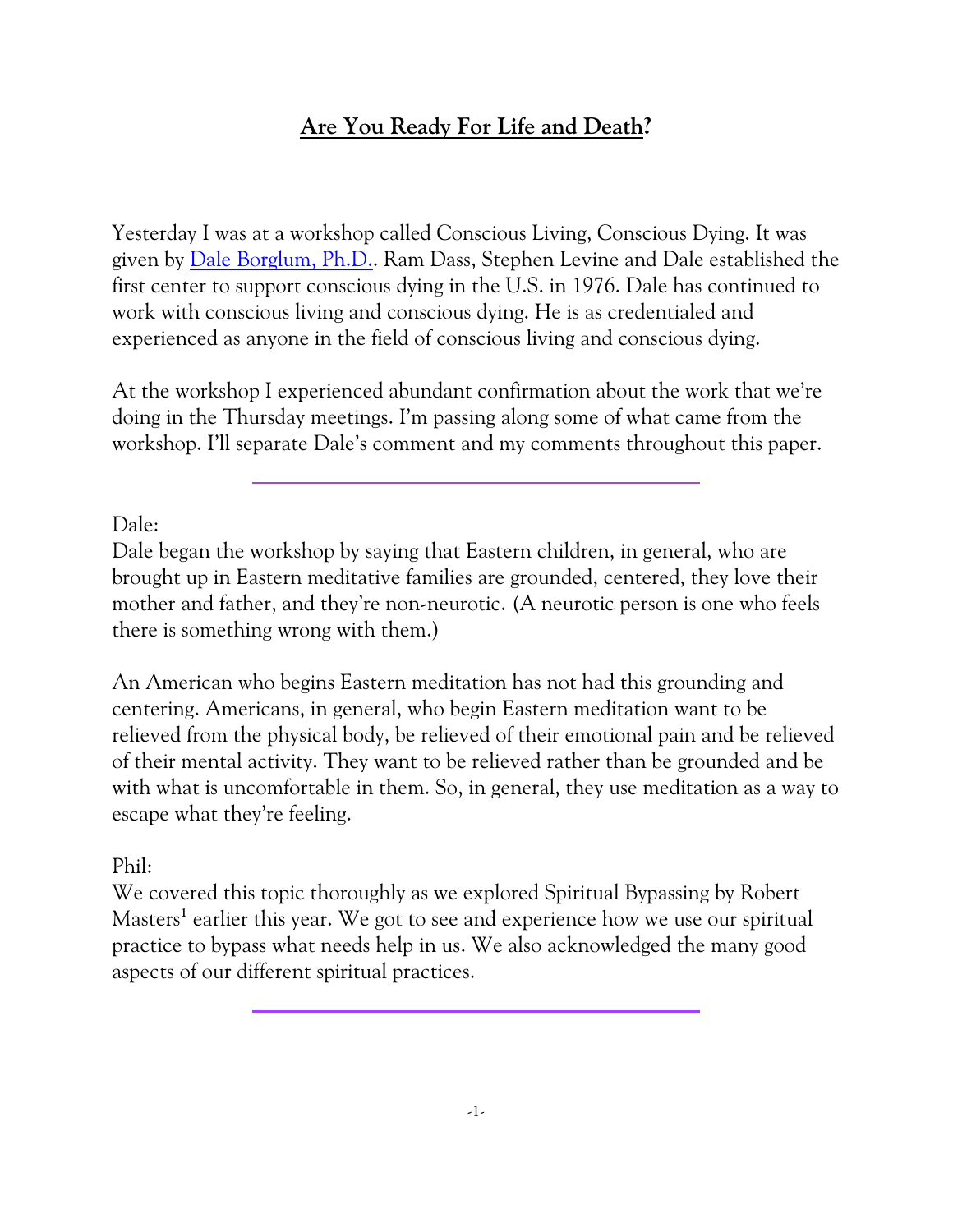#### Dale:

The Dalai Lama has commented about how Americans, in general, don't like themselves. The Dalai Lama was truly shocked by the amount that Americans, in general, didn't like themselves.

Eastern children are raised in knowing that they are already perfect inside. The Eastern child born into a meditative family walks around barefoot and sleeps with their mother for years. This helps the child to feel grounded, supported and safe within themselves, with their mother and with Mother Earth. This helps in developing a healthy psychology where the world is not a scary place to be in.

## Phil:

Without this early life feeling of being safe, grounded, centered and supported, we're going to develop neurotic behaviors. Since none of us were raised in the ideal way, we do have neuroses. The Thursday group helps release these patterns so that we can live, more and more, in a feeling of safety while being grounded, centered and supported.

### Dale:

Without being grounded and centered, we won't feel safe. When we're grounded and centered, we feel safe. If we feel unsafe, we'll build our lives in a dysfunctional way. When we feel safe, we don't live our lives cowering from life and wanting to escape life.

### Phil:

How much do we feel safe? Life is only in the moment; moment by moment by moment. We can check in multiple times a day: Do we feel safe in this moment? In this moment? In this moment?

Each of us has made it through decades and decades of life. Isn't that some sign that there is safety? Many harsh events come during these decades, as do many joyful events. Because harsh events happen, do we have to feel unsafe a lot of the time?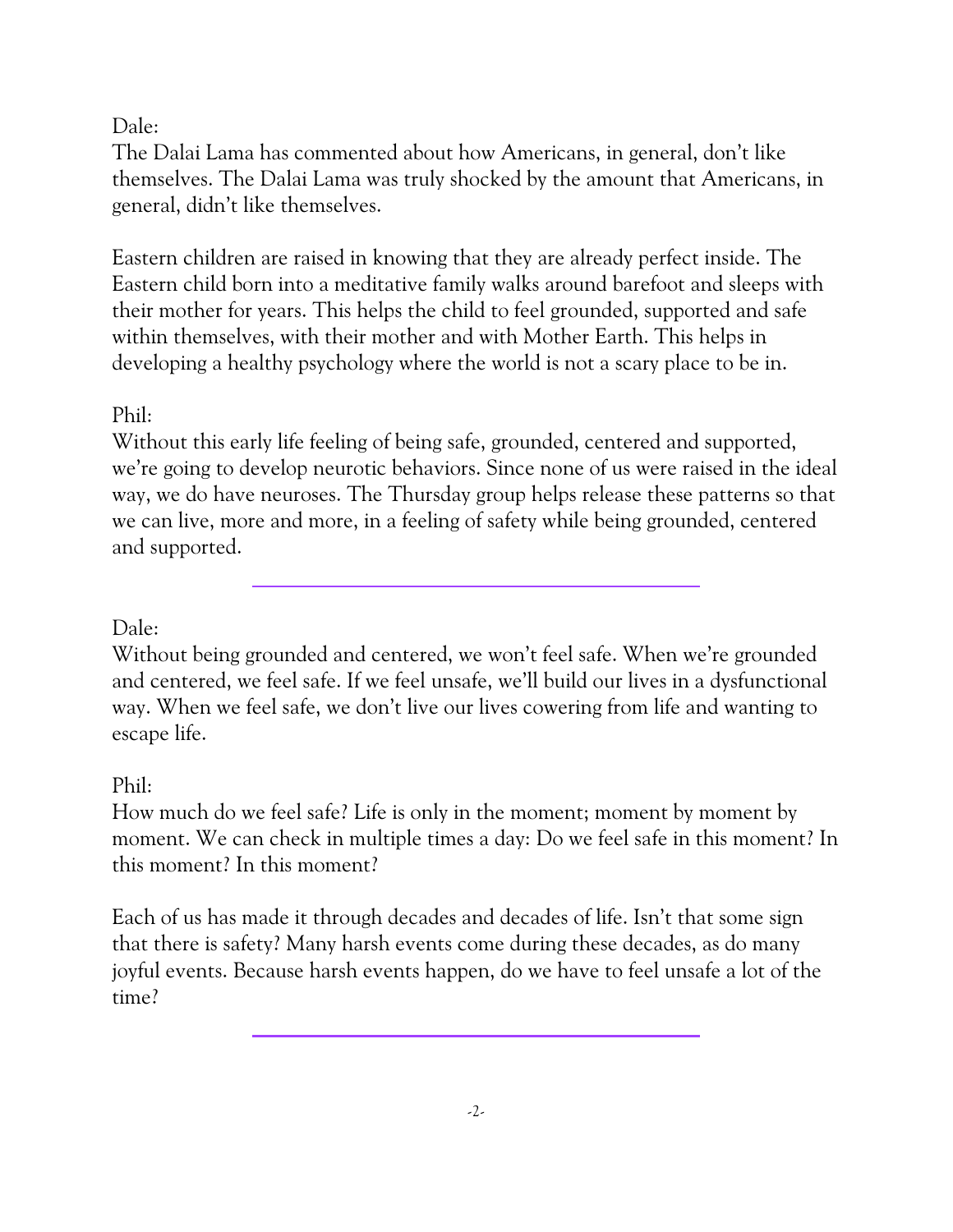#### Dale:

A person needs to be grounded and centered in their body for their heart to open.

#### Phil:

The people in the Thursday group breathe down into our bellies. We're going toward feeling the uncomfortable emotions and sensations in our body. In group, other people put hands on lightly and with pressure to help the stuck energy in the abdomen and in all places in the body to move and release. We use dialog, voice, movement and prayer to help this energy move and release. The body becomes more open, grounded and centered in the meetings.

#### Dale:

Dale read a quote from Sri Nisargadatta Maharaj: "The mind creates the abyss. The heart crosses the abyss."

#### Phil:

The work in the Thursday group is for us to live from our compassionate heart (which is different from our emotional heart). Infinite wisdom, infinite compassion, and the most wise guidance in how to live our lives is in our compassionate heart.

It's said that the greatest wisdom is within. Jesus said the kingdom of God is within. In the Thursday group we access this greatest wisdom by being helped and guided to go within. This happens both during the guided opening and during the time of each person sharing. The compassionate heart is the gateway to the kingdom within.

#### Dale:

When we're suffering, when we're very uncomfortable, then we have three possibilities. One possibility is that we can have very rigid boundaries and push away what is uncomfortable. A second possibility is that we can have over permeable boundaries and become lost in the uncomfortable feelings. The third possibility is that we can be with this uncomfortable energy; not push it away and not become lost in it.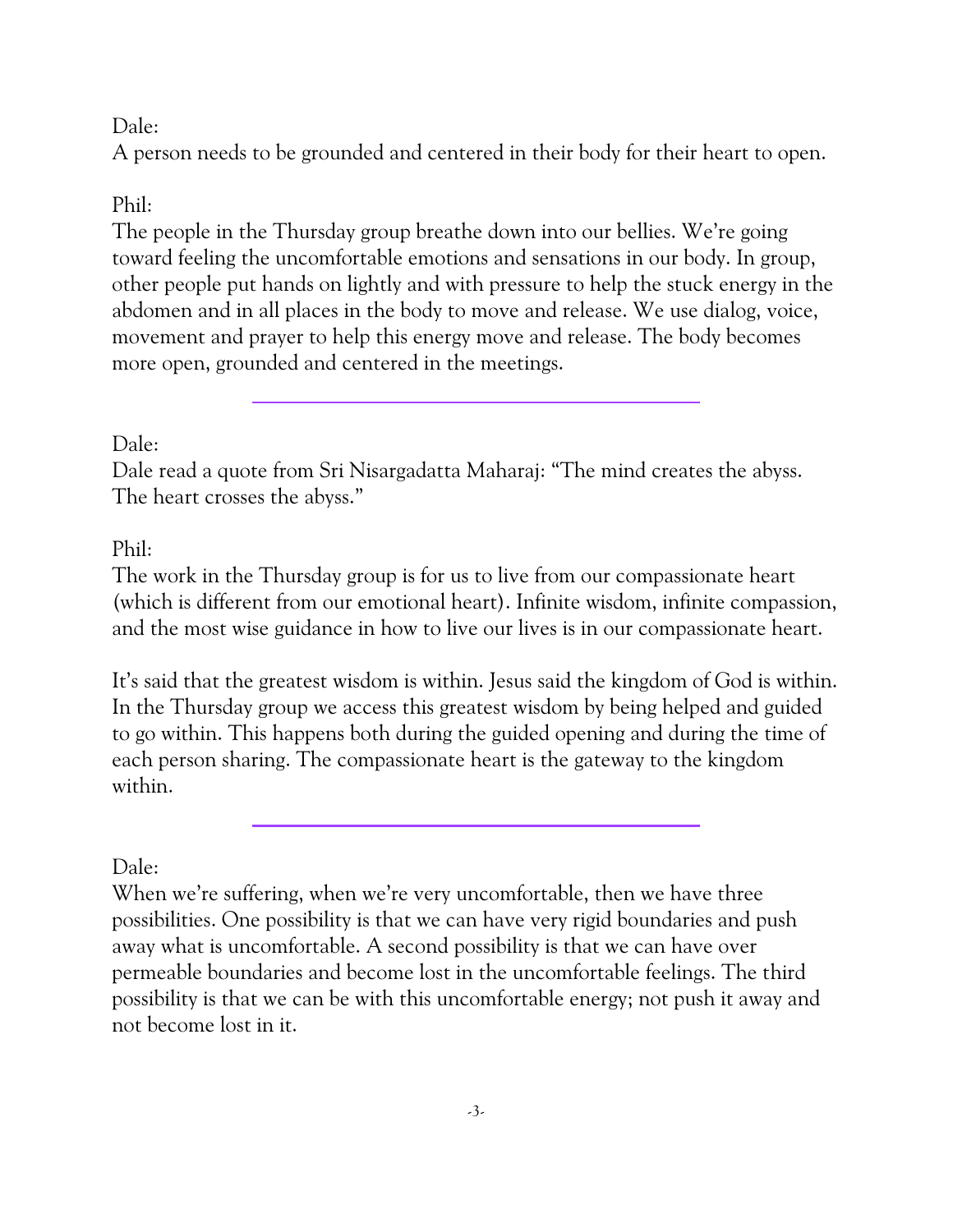Phil:

The work being done in the group has been to be with, to stay with, what is uncomfortable in us. The people coming to group know how we've been working with these uncomfortable energies; resulting in these energies lessening and actually showing us what we need to learn.

Dale: Children learn from who the parents are; not from what they say.

The person who is most conscious has the most responsibility (the most ability to respond with compassion).

Phil:

We want our children, our families, our spouse and our friends to be more loving. We can talk to them for hours and hours about being more aware and being more compassionate; and that probably won't result in any change in the other person.

Be the change that you want to see. This will move people in your world more than any words you can say.

Dale: "What you are looking for is what is looking."

Phil:

We want peace, love, joy, compassion, and understanding. These are all qualities of the soul, and these qualities are already present in us. We've covered over these qualities with our neuroses and by continuing to live in reaction to our neuroses. The saints have gone through their neuroses and live as peace, love, joy, compassion and understanding. This state is available to all. Jesus said in John 14:12: "I tell you the truth, anyone who believes in me will do the same works I have done, and even greater works."